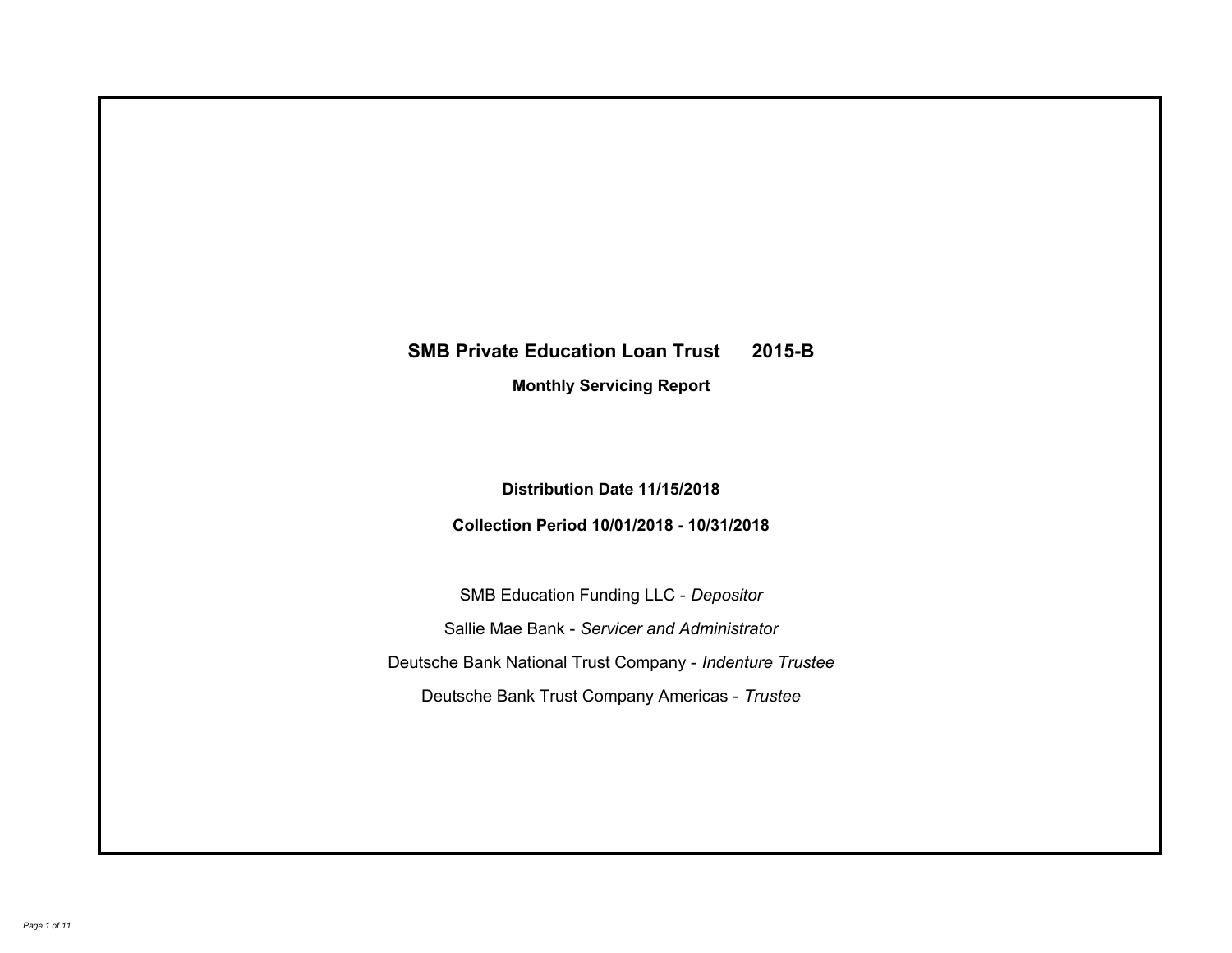A

| A           | <b>Student Loan Portfolio Characteristics</b> |                                                 | <b>Settlement Date</b><br>07/30/2015 | 09/30/2018       | 10/31/2018       |
|-------------|-----------------------------------------------|-------------------------------------------------|--------------------------------------|------------------|------------------|
|             | <b>Principal Balance</b>                      |                                                 | \$700,964,388.29                     | \$466,617,304.13 | \$458,212,226.41 |
|             | Interest to be Capitalized Balance            |                                                 | 42,430,107.89                        | 25,479,400.87    | 25,365,225.66    |
|             | Pool Balance                                  |                                                 | \$743,394,496.18                     | \$492,096,705.00 | \$483,577,452.07 |
|             | Weighted Average Coupon (WAC)                 |                                                 |                                      |                  |                  |
|             |                                               | WAC1 (Contractual Interest Rate on the Loan)    | 8.20%                                | 9.42%            | 9.51%            |
|             |                                               | WAC2 (Average of Applicable Interest Rate)      | 8.18%                                | 9.35%            | 9.43%            |
|             |                                               | WAC3 (Average of Actual Interest Rate)          | 8.13%                                | 9.27%            | 9.35%            |
|             | Weighted Average Remaining Term               |                                                 | 128.84                               | 120.20           | 120.14           |
|             | Number of Loans<br>Number of Borrowers        |                                                 | 63,899<br>43,918                     | 43,621<br>30,083 | 42,920<br>29,627 |
|             | Pool Factor                                   |                                                 |                                      | 0.661959037      | 0.650499102      |
|             |                                               | Since Issued Total Constant Prepayment Rate (1) |                                      | 8.49%            | 8.55%            |
| B           | <b>Debt Securities</b>                        |                                                 | 10/15/2018                           |                  | 11/15/2018       |
|             |                                               | Cusip/Isin                                      |                                      |                  |                  |
|             | A <sub>2</sub> A                              | 78448QAB4                                       | \$135,807,791.32                     |                  | \$131,747,551.63 |
|             | A2B                                           | 78448QAC2                                       | \$63,659,902.18                      |                  | \$61,756,664.82  |
|             | A <sub>3</sub>                                | 78448QAD0                                       | \$75,000,000.00                      |                  | \$75,000,000.00  |
|             | B                                             | 78448QAE8                                       | \$70,000,000.00                      |                  | \$70,000,000.00  |
|             | $\mathsf C$                                   | 78448QAF5                                       | \$50,000,000.00                      |                  | \$50,000,000.00  |
| $\mathsf C$ |                                               |                                                 |                                      |                  |                  |
|             | <b>Certificates</b>                           | <b>Cusip/Isin</b>                               | 10/15/2018                           |                  | 11/15/2018       |
|             | Residual                                      | 78448Q108                                       | \$100,000.00                         |                  | \$100,000.00     |
|             |                                               |                                                 |                                      |                  |                  |
| D           | <b>Account Balances</b>                       |                                                 | 10/15/2018                           |                  | 11/15/2018       |
|             | Reserve Account Balance                       |                                                 | \$1,896,081.00                       |                  | \$1,896,081.00   |
|             |                                               |                                                 |                                      |                  |                  |
| E           | <b>Asset / Liability</b>                      |                                                 | 10/15/2018                           |                  | 11/15/2018       |
|             | Overcollateralization Percentage              |                                                 | 19.84%                               |                  | 19.66%           |
|             | Specified Overcollateralization Amount        |                                                 | \$147,629,011.50                     |                  | \$145,073,235.62 |
|             | Actual Overcollateralization Amount           |                                                 | \$97,629,011.50                      |                  | \$95,073,235.62  |
|             |                                               |                                                 |                                      |                  |                  |

(1) Since Issued Total CPR calculations found in monthly servicing reports issued on or prior to September 15, 2015 originally included loans that were removed from the pool by the sponsor because they became ineligible for the pool between the cut-off date and settlement date. On October 5, 2015, Since Issued Total CPR calculations were revised to exclude these loans and all prior monthly servicing reports were restated. For additional information, see 'Since Issued CPR Methodology' found on page 11 of this report.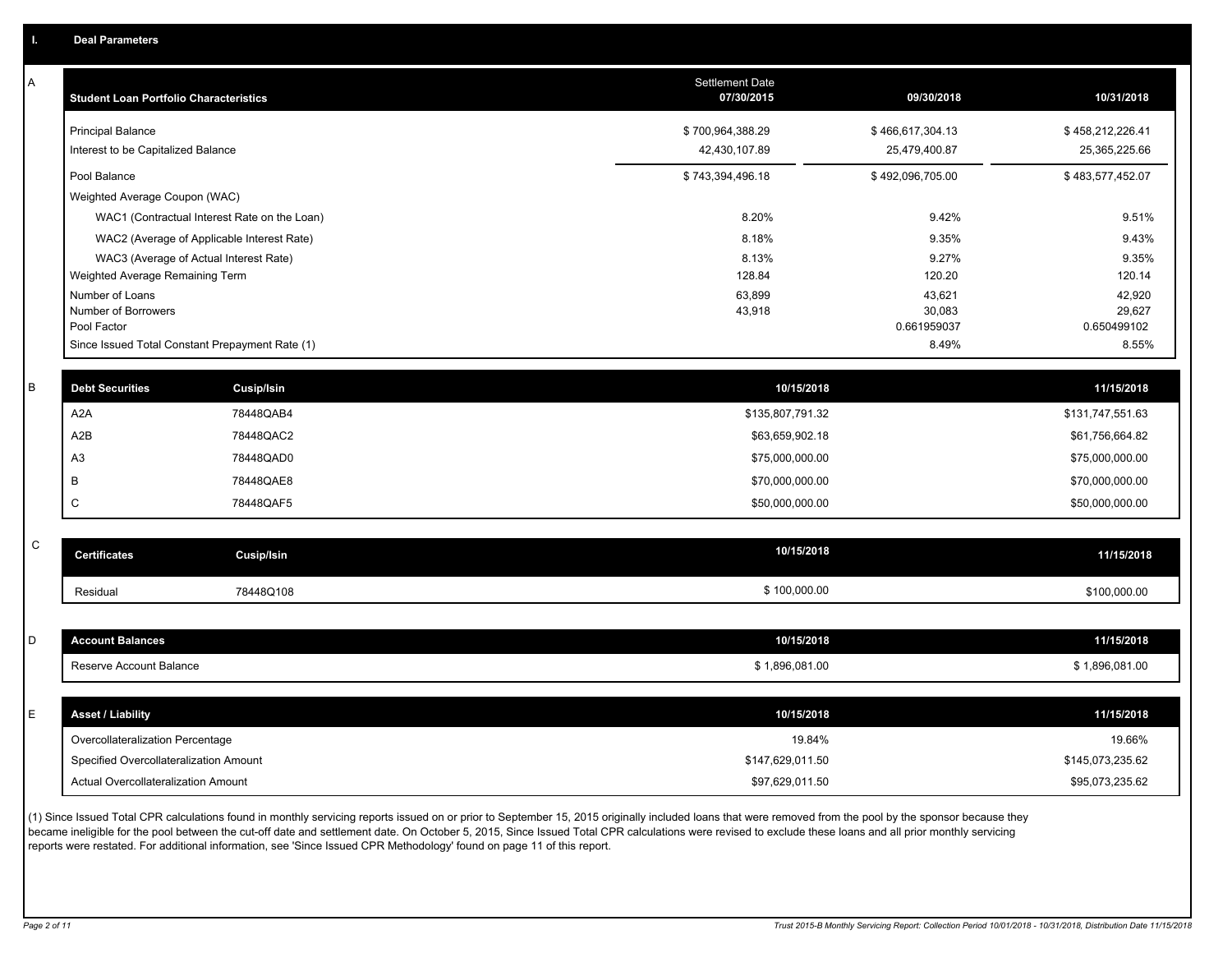### **II. 2015-B Trust Activity 10/01/2018 through 10/31/2018**

| Α | <b>Student Loan Principal Receipts</b>                           |                 |
|---|------------------------------------------------------------------|-----------------|
|   | <b>Borrower Principal</b>                                        | 8,978,430.87    |
|   | <b>Consolidation Activity Principal</b>                          | 0.00            |
|   | Seller Principal Reimbursement                                   | 0.00            |
|   | Servicer Principal Reimbursement                                 | 0.00            |
|   | Delinquent Principal Purchases by Servicer                       | 0.00            |
|   | <b>Other Principal Deposits</b>                                  | 114,255.09      |
|   | <b>Total Principal Receipts</b>                                  | \$9,092,685.96  |
| В | <b>Student Loan Interest Receipts</b>                            |                 |
|   | <b>Borrower Interest</b>                                         | 2,583,193.29    |
|   | <b>Consolidation Activity Interest</b>                           | 0.00            |
|   | Seller Interest Reimbursement                                    | 0.00            |
|   | Servicer Interest Reimbursement                                  | 0.00            |
|   | Delinquent Interest Purchases by Servicer                        | 0.00            |
|   | Other Interest Deposits                                          | 854.47          |
|   | <b>Total Interest Receipts</b>                                   | \$2,584,047.76  |
| С | <b>Recoveries on Realized Losses</b>                             | \$116,569.76    |
| D | <b>Investment Income</b>                                         | \$21,613.60     |
| Е | <b>Funds Borrowed from Next Collection Period</b>                | \$0.00          |
| F | <b>Funds Repaid from Prior Collection Period</b>                 | \$0.00          |
| G | Loan Sale or Purchase Proceeds                                   | \$0.00          |
| H | Initial Deposits to Distribution Account                         | \$0.00          |
|   | <b>Excess Transferred from Other Accounts</b>                    | \$0.00          |
| J | <b>Borrower Benefit Reimbursements</b>                           | \$0.00          |
| Κ | <b>Other Deposits</b>                                            | \$0.00          |
| L | <b>Other Fees Collected</b>                                      | \$0.00          |
| М | <b>AVAILABLE FUNDS</b>                                           | \$11,814,917.08 |
| N | Non-Cash Principal Activity During Collection Period             | \$687,608.24    |
| O | Aggregate Purchased Amounts by the Depositor, Servicer or Seller | \$115,109.56    |
| P | Aggregate Loan Substitutions                                     | \$0.00          |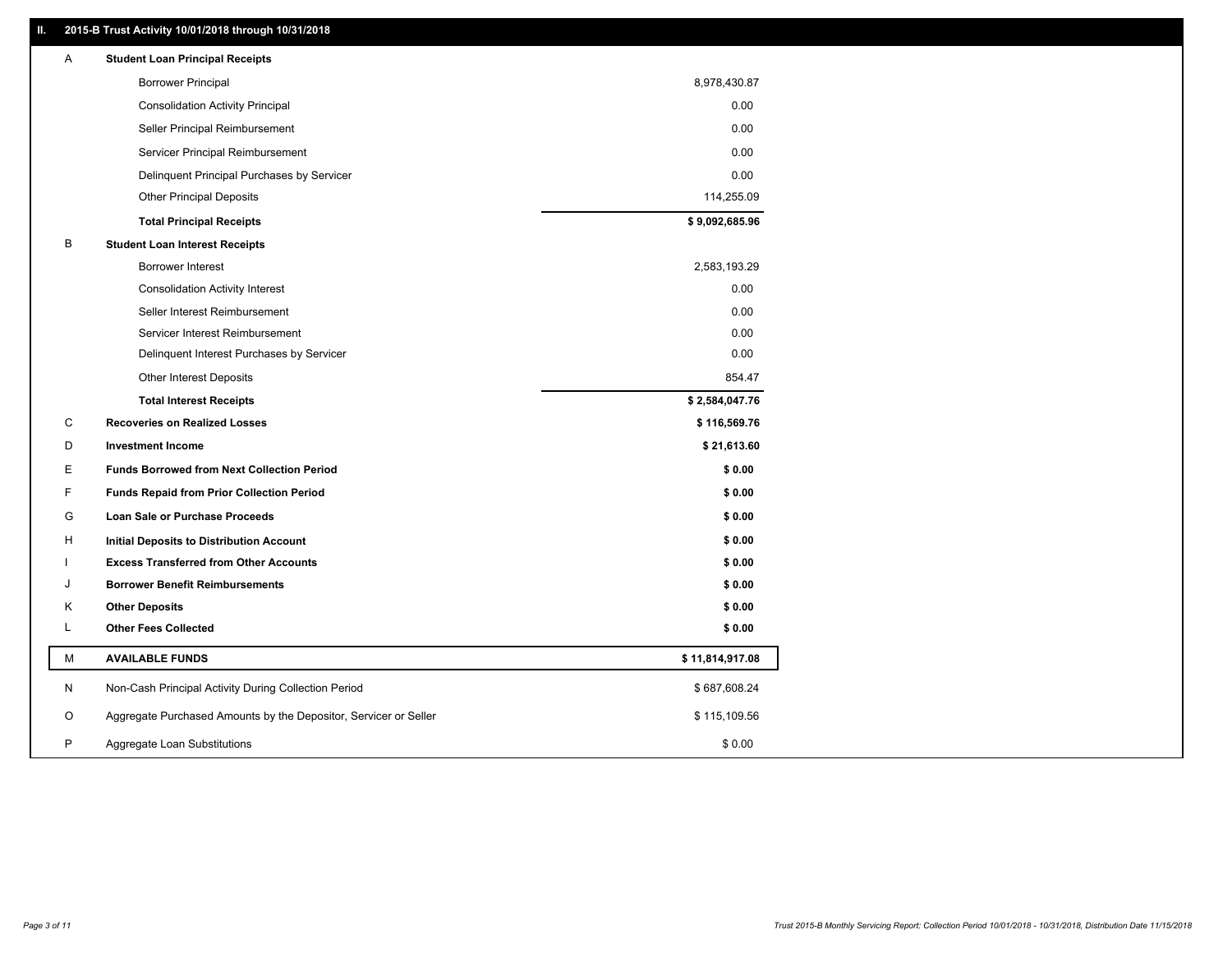|                   |                       |                          |         |                                                           | <b>Loans by Repayment Status</b> |                            |                          |         |                                                           |                |                            |
|-------------------|-----------------------|--------------------------|---------|-----------------------------------------------------------|----------------------------------|----------------------------|--------------------------|---------|-----------------------------------------------------------|----------------|----------------------------|
|                   |                       |                          |         | 10/31/2018                                                |                                  |                            |                          |         | 09/30/2018                                                |                |                            |
|                   |                       | <b>Wtd Avg</b><br>Coupon | # Loans | Principal and<br><b>Interest Accrued</b><br>to Capitalize | % of Principal                   | % of Loans in<br>Repay (1) | <b>Wtd Avg</b><br>Coupon | # Loans | Principal and<br><b>Interest Accrued</b><br>to Capitalize | % of Principal | % of Loans in<br>Repay (1) |
| INTERIM:          | IN SCHOOL             | 10.61%                   | 1,789   | \$27,533,609.21                                           | 5.694%                           | $-$ %                      | 10.52%                   | 1,851   | \$27,985,638.30                                           | 5.687%         | $-$ %                      |
|                   | GRACE                 | 10.51%                   | 1,486   | \$23,913,012.54                                           | 4.945%                           | $-$ %                      | 10.42%                   | 1,498   | \$24,342,246.70                                           | 4.947%         | $-$ %                      |
|                   | <b>DEFERMENT</b>      | 10.48%                   | 2,571   | \$32,992,245.12                                           | 6.823%                           | $-$ %                      | 10.44%                   | 2,587   | \$33,576,543.58                                           | 6.823%         | $-$ %                      |
| <b>REPAYMENT:</b> | <b>CURRENT</b>        | 9.06%                    | 34,700  | \$366,009,772.59                                          | 75.688%                          | 91.700%                    | 8.98%                    | 35,232  | \$371,715,110.02                                          | 75.537%        | 91.512%                    |
|                   | 31-60 DAYS DELINQUENT | 9.84%                    | 612     | \$8,538,565.23                                            | 1.766%                           | 2.139%                     | 9.35%                    | 648     | \$9,287,971.56                                            | 1.887%         | 2.287%                     |
|                   | 61-90 DAYS DELINQUENT | 8.86%                    | 273     | \$3,817,737.02                                            | 0.789%                           | 0.956%                     | 8.79%                    | 248     | \$3,289,684.67                                            | 0.669%         | 0.810%                     |
|                   | > 90 DAYS DELINQUENT  | 9.84%                    | 155     | \$2,181,463.58                                            | 0.451%                           | 0.547%                     | 9.72%                    | 159     | \$2,318,790.19                                            | 0.471%         | 0.571%                     |
|                   | FORBEARANCE           | 9.57%                    | 1,334   | \$18,591,046.78                                           | 3.844%                           | 4.658%                     | 9.39%                    | 1,398   | \$19,580,719.98                                           | 3.979%         | 4.821%                     |
| <b>TOTAL</b>      |                       |                          | 42,920  | \$483,577,452.07                                          | 100.00%                          | 100.00%                    |                          | 43,621  | \$492,096,705.00                                          | 100.00%        | 100.00%                    |

Percentages may not total 100% due to rounding  $\star$ 

1 Loans classified in "Repayment" include any loan for which interim interest only, \$25 fixed payments or full principal and interest payments are due.

|                         |                                                                                                                              |                          |         |                                                           | <b>Loans by Borrower Status</b> |                                |                          |         |                                                                  |                |                                |
|-------------------------|------------------------------------------------------------------------------------------------------------------------------|--------------------------|---------|-----------------------------------------------------------|---------------------------------|--------------------------------|--------------------------|---------|------------------------------------------------------------------|----------------|--------------------------------|
|                         |                                                                                                                              |                          |         | 10/31/2018                                                |                                 |                                |                          |         | 09/30/2018                                                       |                |                                |
|                         |                                                                                                                              | <b>Wtd Avg</b><br>Coupon | # Loans | Principal and<br><b>Interest Accrued</b><br>to Capitalize | % of Principal                  | % of Loans in<br>P&I Repay (2) | <b>Wtd Avg</b><br>Coupon | # Loans | <b>Principal and</b><br><b>Interest Accrued</b><br>to Capitalize | % of Principal | % of Loans in<br>P&I Repay (2) |
| INTERIM:                | IN SCHOOL                                                                                                                    | 10.21%                   | 3,472   | \$51,319,317.70                                           | 10.612%                         | $-$ %                          | 10.10%                   | 3,594   | \$52,344,213.51                                                  | 10.637%        | $-$ %                          |
|                         | <b>GRACE</b>                                                                                                                 | 10.08%                   | 2,983   | \$45,837,717.03                                           | 9.479%                          | $-$ %                          | 10.02%                   | 2,990   | \$46,595,065.37                                                  | 9.469%         | $-$ %                          |
|                         | <b>DEFERMENT</b>                                                                                                             | 10.04%                   | 4,810   | \$59,649,343.89                                           | 12.335%                         | $-$ %                          | 10.03%                   | 4,753   | \$59,745,472.41                                                  | 12.141%        | $-$ %                          |
| P&I REPAYMENT:          | <b>CURRENT</b>                                                                                                               | 8.93%                    | 29,320  | \$294,084,922.57                                          | 60.814%                         | 89.997%                        | 8.85%                    | 29,874  | \$299,453,659.23                                                 | 60.853%        | 89.815%                        |
|                         | 31-60 DAYS DELINQUENT                                                                                                        | 9.84%                    | 582     | \$8,173,734.29                                            | 1.690%                          | 2.501%                         | 9.34%                    | 619     | \$8,904,727.80                                                   | 1.810%         | 2.671%                         |
|                         | 61-90 DAYS DELINQUENT                                                                                                        | 8.84%                    | 268     | \$3,779,548.73                                            | 0.782%                          | 1.157%                         | 8.73%                    | 234     | \$3,154,056.51                                                   | 0.641%         | 0.946%                         |
|                         | > 90 DAYS DELINQUENT                                                                                                         | 9.81%                    | 151     | \$2,141,821.08                                            | 0.443%                          | 0.655%                         | 9.72%                    | 159     | \$2,318,790.19                                                   | 0.471%         | 0.695%                         |
|                         | FORBEARANCE                                                                                                                  | 9.57%                    | 1,334   | \$18,591,046.78                                           | 3.844%                          | 5.689%                         | 9.39%                    | 1,398   | \$19,580,719.98                                                  | 3.979%         | 5.873%                         |
| <b>TOTAL</b><br>$\star$ | Percentages may not total 100% due to rounding                                                                               |                          | 42,920  | \$483,577,452.07                                          | 100.00%                         | 100.00%                        |                          | 43,621  | \$492,096,705.00                                                 | 100.00%        | 100.00%                        |
|                         | 2 Loans classified in "P&I Repayment" includes only those loans for which scheduled principal and interest payments are due. |                          |         |                                                           |                                 |                                |                          |         |                                                                  |                |                                |

WAC reflects WAC3 To conform with company standard reporting these sections now include Princial and Interest Accrued to Capitalize.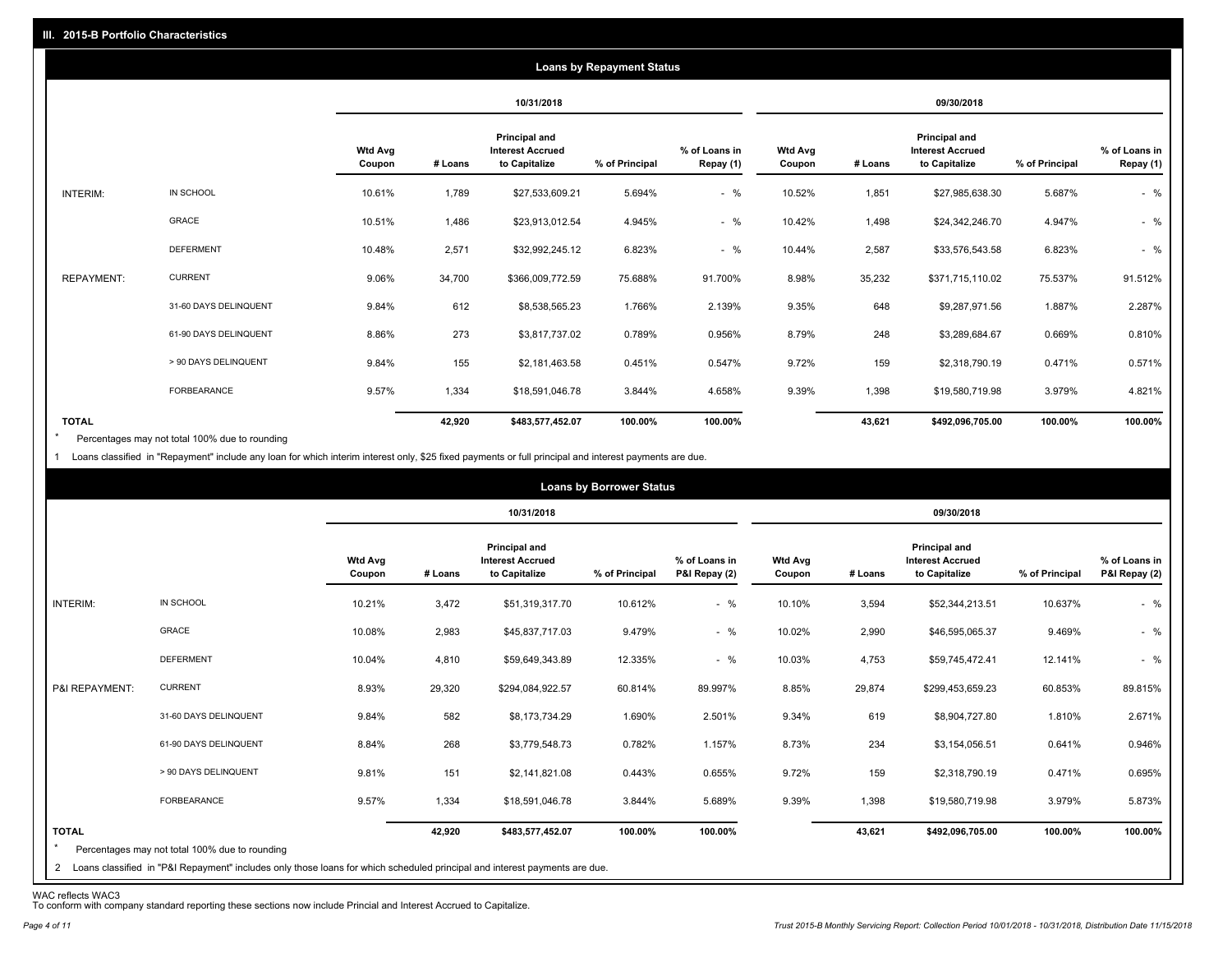|                                                                                                  | 10/31/2018       | 9/30/2018        |
|--------------------------------------------------------------------------------------------------|------------------|------------------|
| Pool Balance                                                                                     | \$483,577,452.07 | \$492,096,705.00 |
| Total # Loans                                                                                    | 42,920           | 43,621           |
| Total # Borrowers                                                                                | 29,627           | 30,083           |
| Weighted Average Coupon                                                                          | 9.43%            | 9.35%            |
| Weighted Average Remaining Term                                                                  | 120.14           | 120.20           |
| Percent of Pool - Cosigned                                                                       | 92.9%            | 92.9%            |
| Percent of Pool - Non Cosigned                                                                   | 7.1%             | 7.1%             |
| Borrower Interest Accrued for Period                                                             | \$3,614,169.87   | \$3,529,502.16   |
| Outstanding Borrower Interest Accrued                                                            | \$28,291,911.25  | \$28,462,157.44  |
| Gross Principal Realized Loss - Periodic *                                                       | \$468,398.76     | \$777,229.54     |
| Gross Principal Realized Loss - Cumulative *                                                     | \$22,682,913.79  | \$22,214,515.03  |
| Recoveries on Realized Losses - Periodic                                                         | \$116,569.76     | \$108,162.35     |
| Recoveries on Realized Losses - Cumulative                                                       | \$3,031,691.50   | \$2,915,121.74   |
| Net Losses - Periodic                                                                            | \$351,829.00     | \$669,067.19     |
| Net Losses - Cumulative                                                                          | \$19,651,222.29  | \$19,299,393.29  |
| Non-Cash Principal Activity - Capitalized Interest                                               | \$1,157,848.99   | \$874,836.38     |
| Since Issued Total Constant Prepayment Rate (CPR) (1)                                            | 8.55%            | 8.49%            |
| <b>Loan Substitutions</b>                                                                        | \$0.00           | \$0.00           |
| <b>Cumulative Loan Substitutions</b>                                                             | \$0.00           | \$0.00           |
| <b>Unpaid Servicing Fees</b>                                                                     | \$0.00           | \$0.00           |
| <b>Unpaid Administration Fees</b>                                                                | \$0.00           | \$0.00           |
| <b>Unpaid Carryover Servicing Fees</b>                                                           | \$0.00           | \$0.00           |
| Note Interest Shortfall                                                                          | \$0.00           | \$0.00           |
| Loans in Modification                                                                            | \$32,981,009.85  | \$33,037,352.55  |
| % of Loans in Modification as a % of Loans in Repayment (P&I)                                    | 10.70%           | 10.53%           |
|                                                                                                  |                  |                  |
|                                                                                                  |                  |                  |
| % Annualized Gross Principal Realized Loss - Periodic as a %<br>of Loans in Repayment (P&I) * 12 | 1.82%            | 2.97%            |
| % Gross Principal Realized Loss - Cumulative as a % of                                           |                  |                  |
| Original Pool Balance                                                                            | 3.05%            | 2.99%            |
|                                                                                                  |                  |                  |

\* In accordance with the Servicer's current policies and procedures, after September 1, 2017 loans subject to bankruptcy claims generally will not be reported as a charged-off unless and until they are delinquent for 120 d

(1) Since Issued Total CPR calculations found in monthly servicing reports issued on or prior to September 15, 2015 originally included loans that were removed from the pool by the sponsor because they became ineligible fo between the cut-off date and settlement date. On October 5, 2015, Since Issued Total CPR calculations were revised to exclude these loans and all prior monthly servicing reports were restated. For additional information, s Issued CPR Methodology' found on page 11 of this report.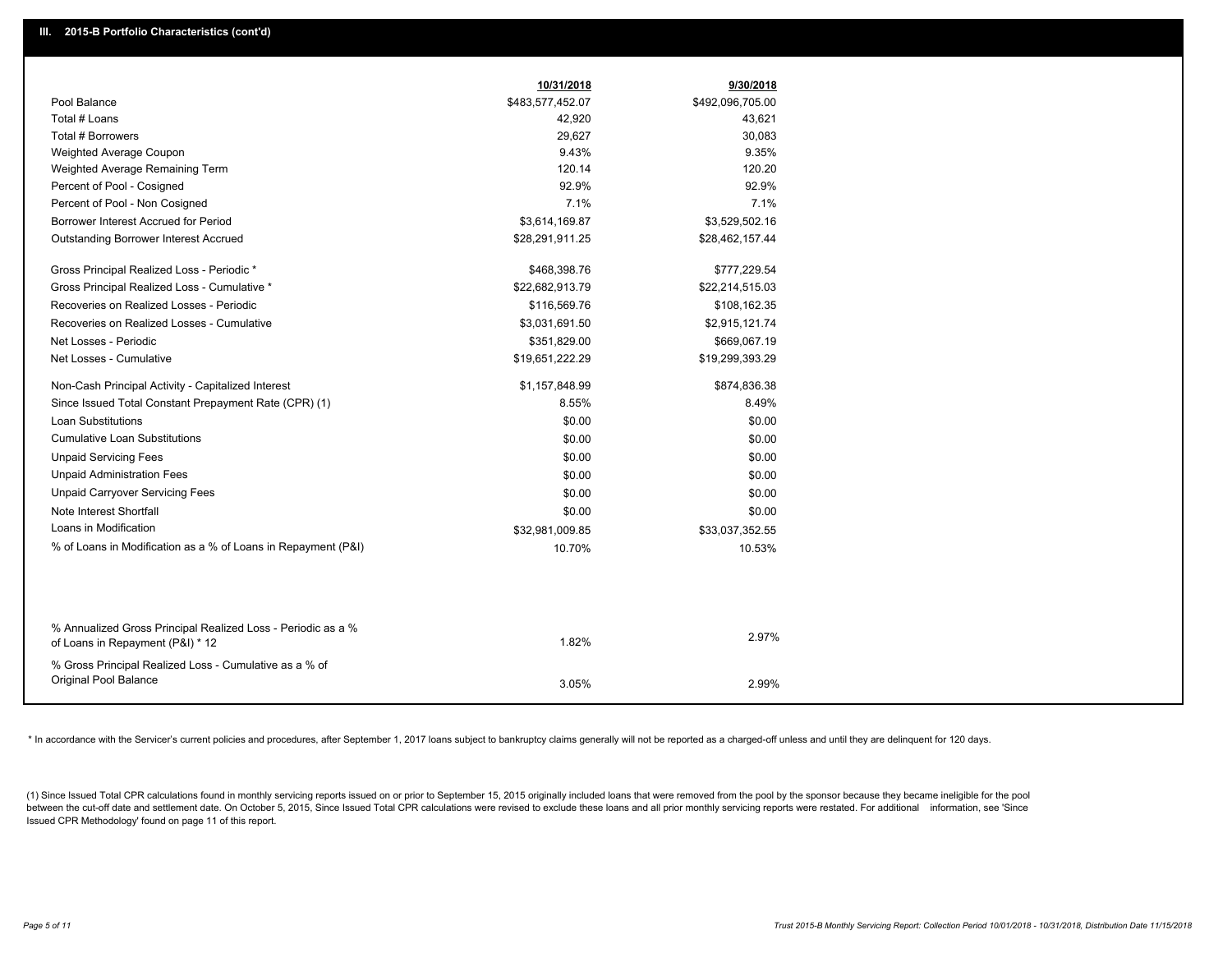#### **Loan Program**  A

|                                    | Weighted<br><b>Average Coupon</b> | # LOANS | <b>\$ AMOUNT</b> | $%$ *     |
|------------------------------------|-----------------------------------|---------|------------------|-----------|
| - Smart Option Interest-Only Loans | 8.40%                             | 9,082   | \$76,167,077.43  | 15.751%   |
| - Smart Option Fixed Pay Loans     | 9.34%                             | 11.614  | \$151,885,680.97 | 31.409%   |
| - Smart Option Deferred Loans      | 9.65%                             | 22.224  | \$255,524,693.67 | 52.840%   |
| - Other Loan Programs              | $0.00\%$                          | 0       | \$0.00           | $0.000\%$ |
| <b>Total</b>                       | 9.35%                             | 42,920  | \$483,577,452.07 | 100.000%  |

\* Percentages may not total 100% due to rounding

B

C

**Index Type**

|                       | Weighted<br><b>Average Coupon</b> | # LOANS | <b>\$ AMOUNT</b> | $%$ *    |
|-----------------------|-----------------------------------|---------|------------------|----------|
| - Fixed Rate Loans    | 7.70%                             | 9,020   | \$117,897,113.11 | 24.380%  |
| - LIBOR Indexed Loans | 9.89%                             | 33,900  | \$365,680,338.96 | 75.620%  |
| - Other Index Rates   | $0.00\%$                          |         | \$0.00           | 0.000%   |
| Total                 | 9.35%                             | 42,920  | \$483,577,452.07 | 100.000% |

\* Percentages may not total 100% due to rounding

### **Weighted Average Recent FICO**

| 0 - 639<br>640 - 669 | 3,727  | \$41,522,698.31  | 8.587%   |
|----------------------|--------|------------------|----------|
|                      |        |                  |          |
|                      | 2,720  | \$30,049,276.80  | 6.214%   |
| 670 - 699            | 4,615  | \$52,941,613.47  | 10.948%  |
| 700 - 739            | 9,113  | \$104,188,087.99 | 21.545%  |
| $740 +$              | 22,739 | \$254,755,084.59 | 52.681%  |
| N/A <sup>(1)</sup>   | 6      | \$120,690.91     | 0.025%   |
| <b>Total</b>         | 42,920 | \$483,577,452.07 | 100.000% |

WAC reflects WAC3 To conform with company standard reporting these sections now include Princial and Interest Accrued to Capitalize.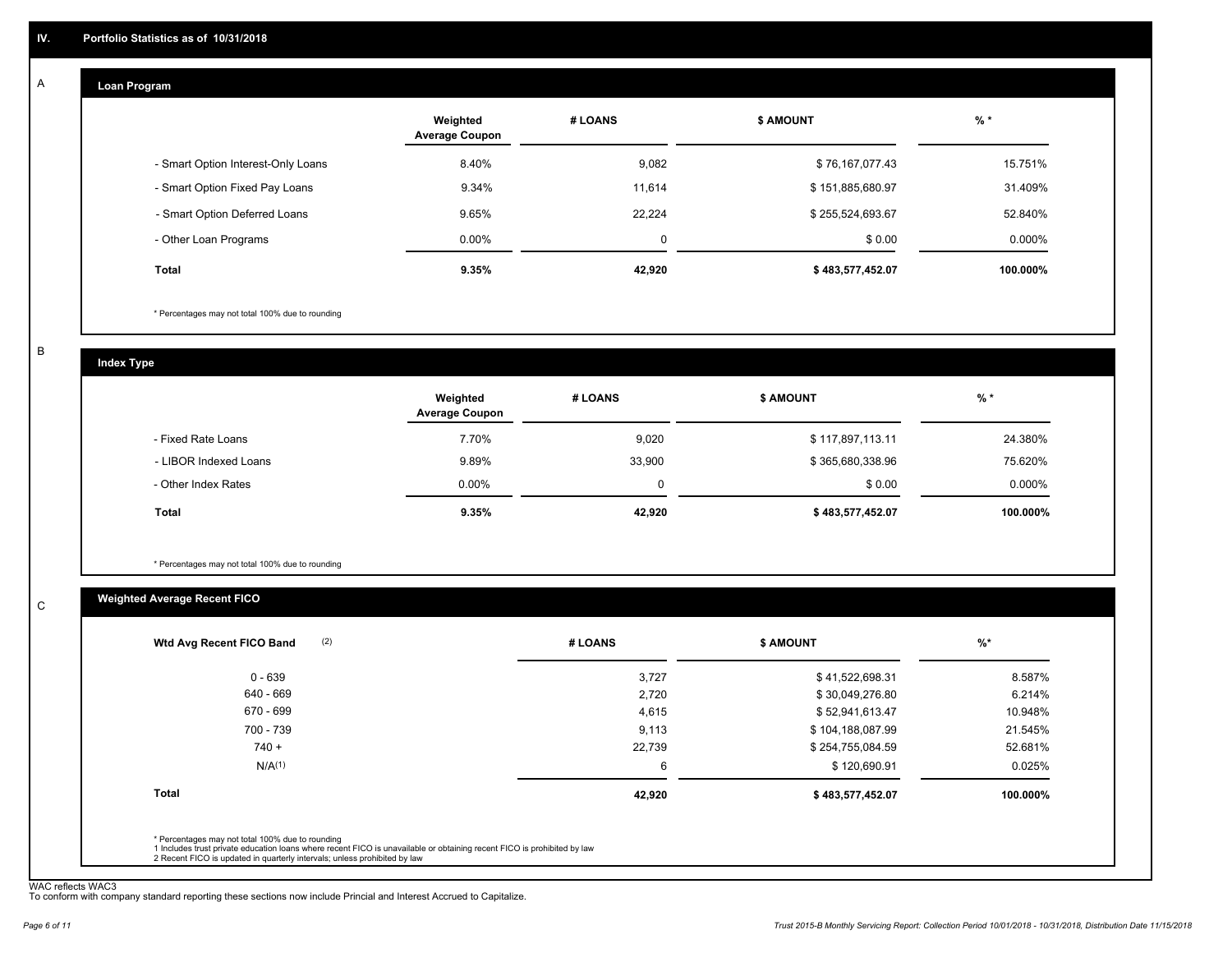| V. |     | 2015-B Reserve Account and Principal Distribution Calculations                             |                  |  |
|----|-----|--------------------------------------------------------------------------------------------|------------------|--|
| А. |     | <b>Reserve Account</b>                                                                     |                  |  |
|    |     | Specified Reserve Account Balance                                                          | \$1,896,081.00   |  |
|    |     | Actual Reserve Account Balance                                                             | \$1,896,081.00   |  |
| В. |     | <b>Principal Distribution Amount</b>                                                       |                  |  |
|    | j.  | Class A Notes Outstanding                                                                  | \$274,467,693.50 |  |
|    | ii. | Pool Balance                                                                               | \$483,577,452.07 |  |
|    |     | First Priority Principal Distribution Amount (i - ii)<br>iii.                              | \$0.00           |  |
|    |     |                                                                                            |                  |  |
|    | iv. | Class A and B Notes Outstanding                                                            | \$344,467,693.50 |  |
|    | v.  | First Priority Principal Distribution Amount                                               | \$0.00           |  |
|    | vi. | Pool Balance                                                                               | \$483,577,452.07 |  |
|    |     | Specified Overcollateralization Amount<br>vii.                                             | \$145,073,235.62 |  |
|    |     | Available Funds (after payment of waterfall items A through H)<br>viii.                    | \$10,296,465.99  |  |
|    | ix. | <b>Class C Notes Outstanding</b>                                                           | \$50,000,000.00  |  |
|    | x.  | Regular Principal Distribution Amount (if (iv > 0, (iv - v) - (vi - vii), min(viii, ix))   | \$5,963,477.05   |  |
|    | xi. | Pool Balance                                                                               | \$483,577,452.07 |  |
|    |     | 10% of Initial Pool Balance<br>xii.                                                        | \$74,339,449.62  |  |
|    |     |                                                                                            |                  |  |
|    |     | First Priority Principal Distribution Amount<br>xiii.                                      | \$0.00           |  |
|    |     | Regular Principal Distribution Amount<br>xiv.                                              | \$5,963,477.05   |  |
|    |     | Available Funds (after payment of waterfall items A through J)<br>XV.                      | \$4,332,988.94   |  |
|    |     | xvi. Additional Principal Distribution Amount (if(ix $\lt$ = x, min(xv, xi - xiii - xiv))) | \$0.00           |  |
|    |     |                                                                                            |                  |  |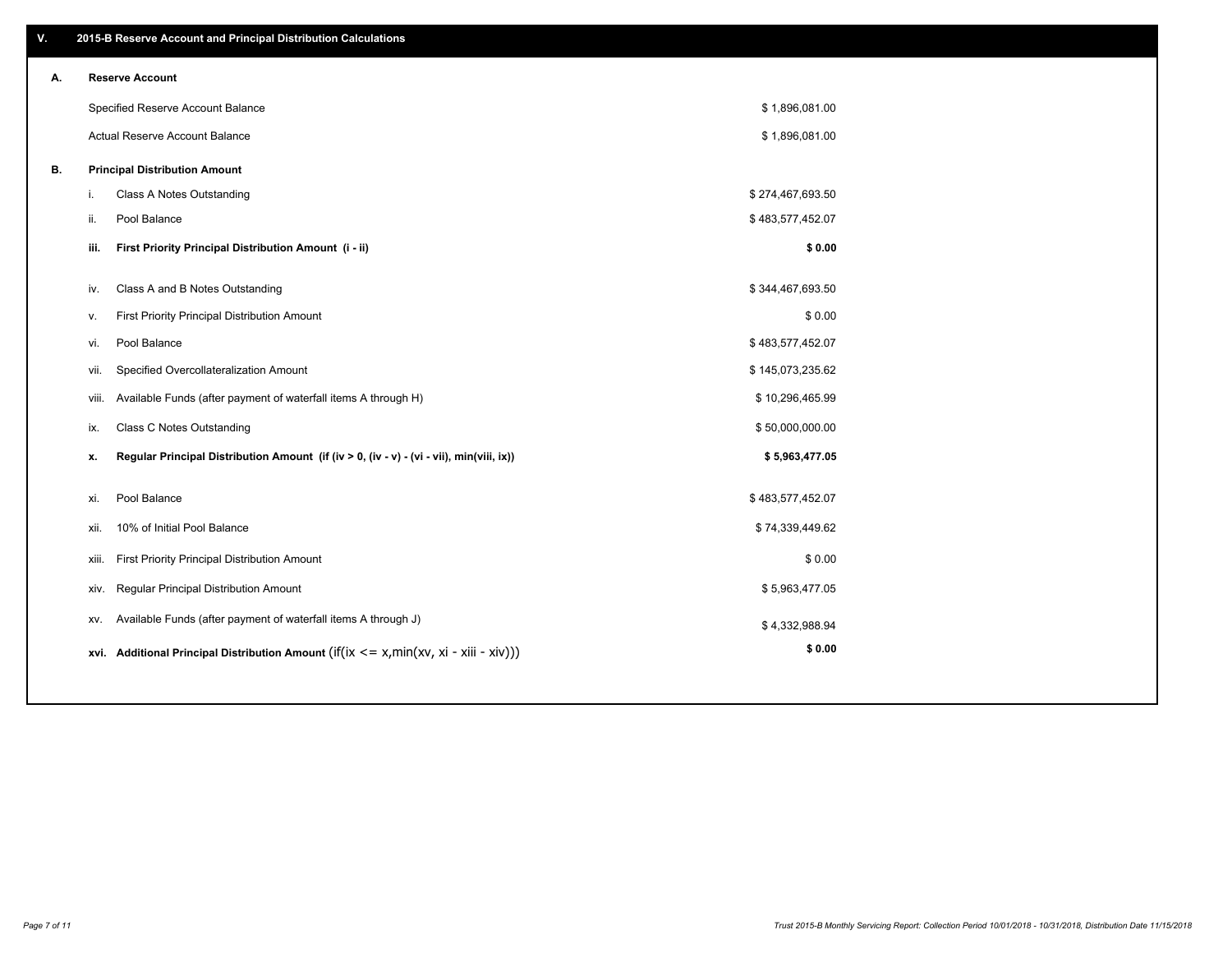|    |                                                         | Paid           | <b>Funds Balance</b> |
|----|---------------------------------------------------------|----------------|----------------------|
|    | <b>Total Available Funds</b>                            |                | \$11,814,917.08      |
| A  | <b>Trustee Fees</b>                                     | \$18,250.00    | \$11,796,667.08      |
| B  | <b>Servicing Fees</b>                                   | \$311,966.76   | \$11,484,700.32      |
| C  | i. Administration Fees                                  | \$8,333.00     | \$11,476,367.32      |
|    | ii. Unreimbursed Administrator Advances plus any Unpaid | \$0.00         | \$11,476,367.32      |
| D  | Class A Noteholders Interest Distribution Amount        | \$788,234.66   | \$10,688,132.66      |
| Е  | First Priority Principal Payment                        | \$0.00         | \$10,688,132.66      |
| F. | Class B Noteholders Interest Distribution Amount        | \$204,166.67   | \$10,483,965.99      |
| G  | Class C Noteholders Interest Distribution Amount        | \$187,500.00   | \$10,296,465.99      |
| H  | <b>Reinstatement Reserve Account</b>                    | \$0.00         | \$10,296,465.99      |
|    | Regular Principal Distribution                          | \$5,963,477.05 | \$4,332,988.94       |
| J  | <b>Carryover Servicing Fees</b>                         | \$0.00         | \$4,332,988.94       |
| Κ  | Additional Principal Distribution Amount                | \$0.00         | \$4,332,988.94       |
| L  | <b>Unpaid Expenses of Trustee</b>                       | \$0.00         | \$4,332,988.94       |
| M  | <b>Unpaid Expenses of Administrator</b>                 | \$0.00         | \$4,332,988.94       |
| N  | Remaining Funds to the Residual Certificateholders      | \$4,332,988.94 | \$0.00               |
|    |                                                         |                |                      |

#### **Waterfall Conditions**

|      | Pool Balance                                                                     | \$483,577,452.07 |  |
|------|----------------------------------------------------------------------------------|------------------|--|
| ii.  | Class A and B Notes Outstanding                                                  | \$344,467,693.50 |  |
| iii. | Class C Noteholders' Interest Distribution Ratio (i / ii)                        | 140.38%          |  |
| iv.  | Minimum Ratio                                                                    | 110.00%          |  |
|      | Is the Class C Noteholders' Interest Distribution Condition Satisfied (iii > iv) | $\checkmark$     |  |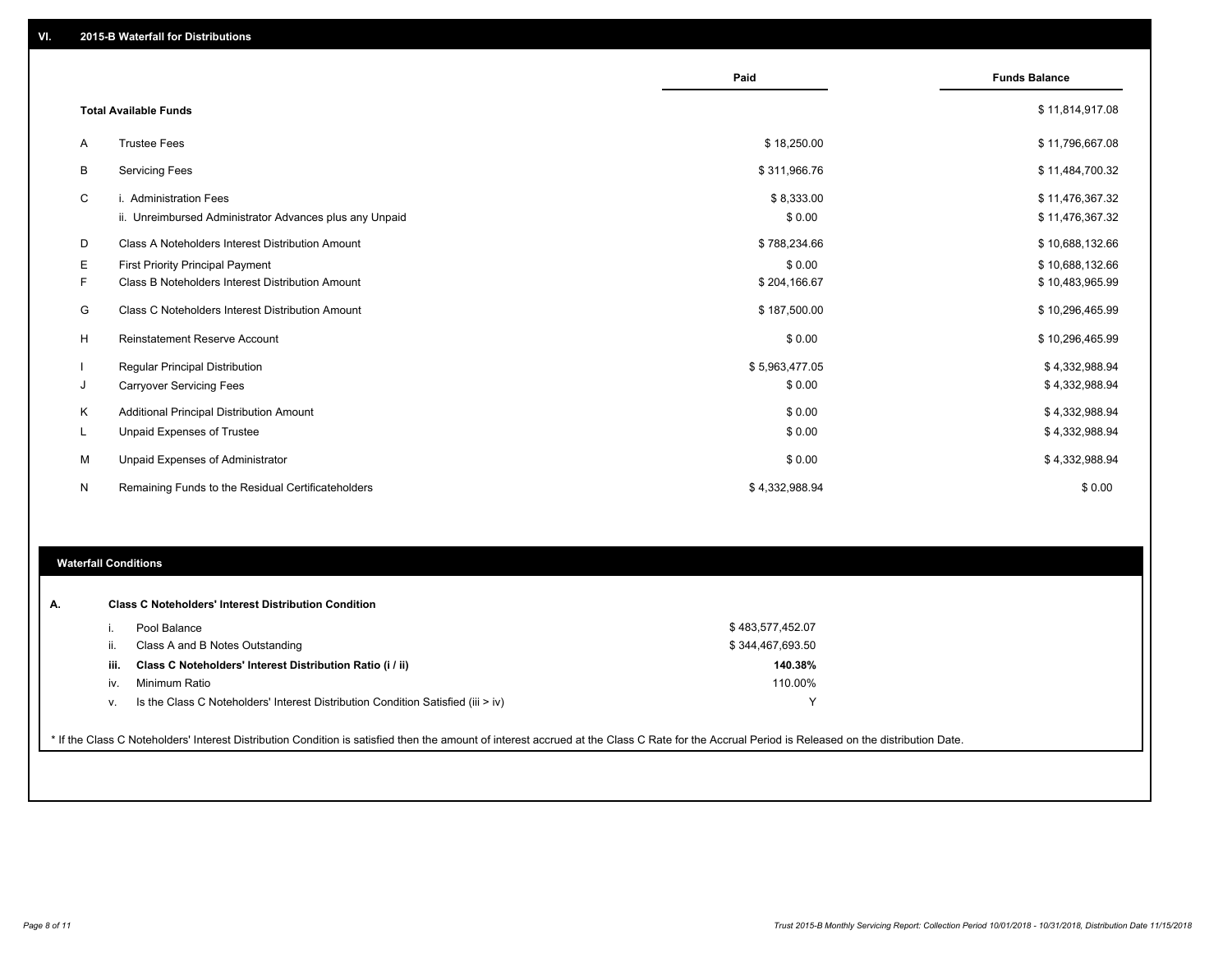## **VII. 2015-B Distributions**

| <b>Distribution Amounts</b>                                |                         |                         |                         |
|------------------------------------------------------------|-------------------------|-------------------------|-------------------------|
|                                                            | A <sub>2</sub> A        | A <sub>2</sub> B        | A3                      |
| Cusip/Isin                                                 | 78448QAB4               | 78448QAC2               | 78448QAD0               |
| <b>Beginning Balance</b>                                   | \$135,807,791.32        | \$63,659,902.18         | \$75,000,000.00         |
| Index                                                      | <b>FIXED</b>            | <b>LIBOR</b>            | <b>LIBOR</b>            |
| Spread/Fixed Rate                                          | 2.98%                   | 1.20%                   | 1.75%                   |
| Record Date (Days Prior to Distribution)                   | 1 NEW YORK BUSINESS DAY | 1 NEW YORK BUSINESS DAY | 1 NEW YORK BUSINESS DAY |
| Accrual Period Begin                                       | 10/15/2018              | 10/15/2018              | 10/15/2018              |
| <b>Accrual Period End</b>                                  | 11/15/2018              | 11/15/2018              | 11/15/2018              |
| Daycount Fraction                                          | 0.08333333              | 0.08611111              | 0.08611111              |
| Interest Rate*                                             | 2.98000%                | 3.47950%                | 4.02950%                |
| <b>Accrued Interest Factor</b>                             | 0.002483333             | 0.002996236             | 0.003469847             |
| <b>Current Interest Due</b>                                | \$337,256.02            | \$190,740.10            | \$260,238.54            |
| Interest Shortfall from Prior Period Plus Accrued Interest | $\frac{1}{2}$           | $$ -$                   | $$ -$                   |
| <b>Total Interest Due</b>                                  | \$337,256.02            | \$190,740.10            | \$260,238.54            |
| Interest Paid                                              | \$337,256.02            | \$190,740.10            | \$260,238.54            |
| Interest Shortfall                                         | $\mathsf{\$}$ -         | $$ -$                   | $\mathsf{\$}$ -         |
| <b>Principal Paid</b>                                      | \$4,060,239.69          | \$1,903,237.36          | $$ -$                   |
| <b>Ending Principal Balance</b>                            | \$131,747,551.63        | \$61,756,664.82         | \$75,000,000.00         |
| Paydown Factor                                             | 0.021147082             | 0.021147082             | 0.000000000             |
| <b>Ending Balance Factor</b>                               | 0.686185165             | 0.686185165             | 1.000000000             |

\* Pay rates for Current Distribution. For the interest rates applicable to the next distribution date, please see https://www.salliemae.com/about/investors/data/SMBabrate.txt.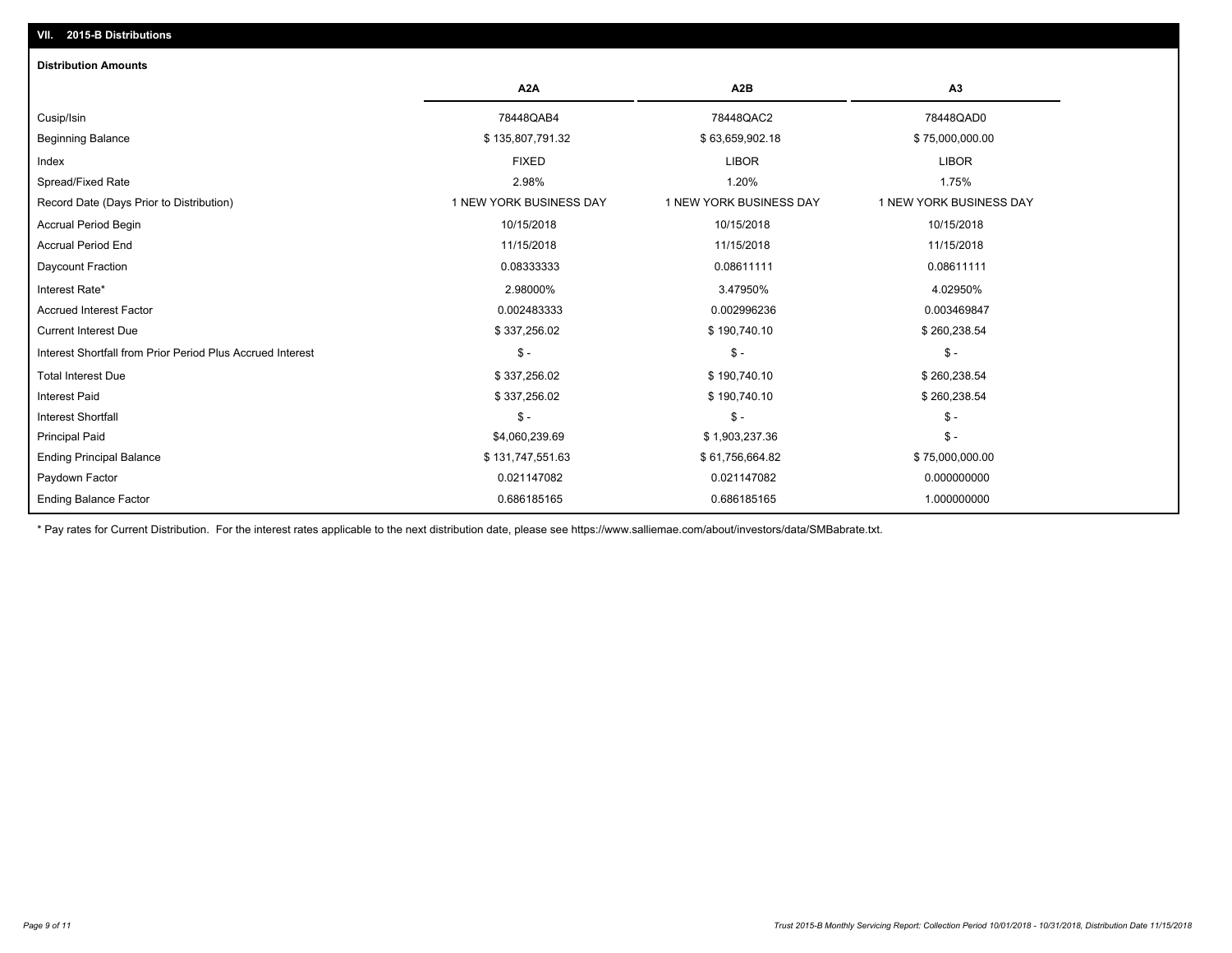| <b>Distribution Amounts</b>                                |                         |                         |
|------------------------------------------------------------|-------------------------|-------------------------|
|                                                            | в                       | C                       |
| Cusip/Isin                                                 | 78448QAE8               | 78448QAF5               |
| <b>Beginning Balance</b>                                   | \$70,000,000.00         | \$50,000,000.00         |
| Index                                                      | <b>FIXED</b>            | <b>FIXED</b>            |
| Spread/Fixed Rate                                          | 3.50%                   | 4.50%                   |
| Record Date (Days Prior to Distribution)                   | 1 NEW YORK BUSINESS DAY | 1 NEW YORK BUSINESS DAY |
| <b>Accrual Period Begin</b>                                | 10/15/2018              | 10/15/2018              |
| <b>Accrual Period End</b>                                  | 11/15/2018              | 11/15/2018              |
| Daycount Fraction                                          | 0.08333333              | 0.08333333              |
| Interest Rate*                                             | 3.50000%                | 4.50000%                |
| <b>Accrued Interest Factor</b>                             | 0.002916667             | 0.003750000             |
| <b>Current Interest Due</b>                                | \$204,166.67            | \$187,500.00            |
| Interest Shortfall from Prior Period Plus Accrued Interest | $\mathsf{\$}$ -         | $\mathsf{\$}$ -         |
| <b>Total Interest Due</b>                                  | \$204,166.67            | \$187,500.00            |
| Interest Paid                                              | \$204,166.67            | \$187,500.00            |
| <b>Interest Shortfall</b>                                  | $\mathsf{\$}$ -         | $\mathsf{\$}$ -         |
| <b>Principal Paid</b>                                      | $\mathsf{\$}$ -         | $\mathsf{\$}$ -         |
| <b>Ending Principal Balance</b>                            | \$70,000,000.00         | \$50,000,000.00         |
| Paydown Factor                                             | 0.000000000             | 0.000000000             |
| <b>Ending Balance Factor</b>                               | 1.000000000             | 1.000000000             |

\* Pay rates for Current Distribution. For the interest rates applicable to the next distribution date, please see https://www.salliemae.com/about/investors/data/SMBabrate.txt.

**VII. 2015-B Distributions**